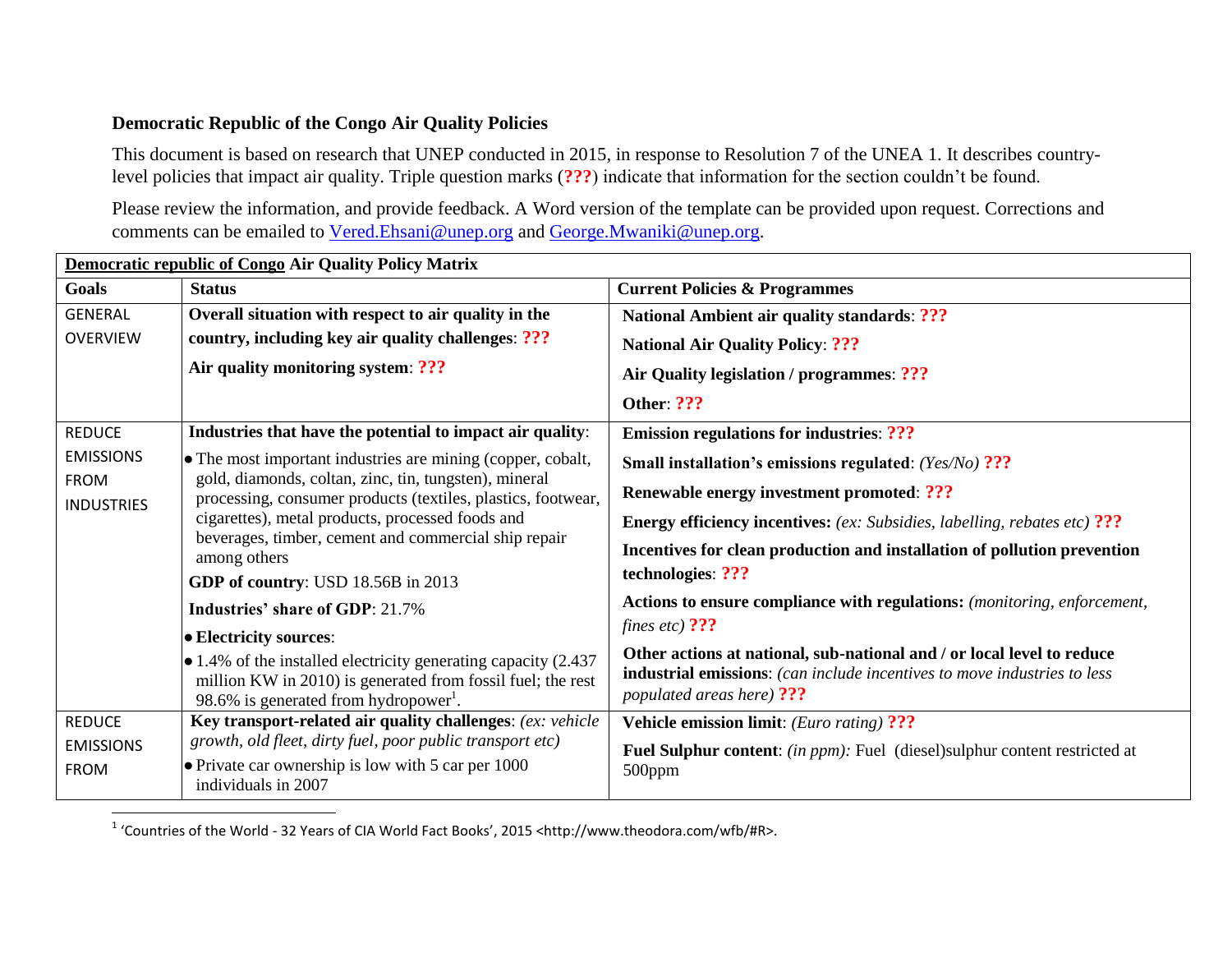| <b>TRANSPORT</b>                                                         |                                                                                                                                                                                                                         | Fuel Lead content: Unleaded gasoline restrictions since 2005                                                                                                                             |
|--------------------------------------------------------------------------|-------------------------------------------------------------------------------------------------------------------------------------------------------------------------------------------------------------------------|------------------------------------------------------------------------------------------------------------------------------------------------------------------------------------------|
|                                                                          |                                                                                                                                                                                                                         | <b>Restriction on used car importation:</b>                                                                                                                                              |
|                                                                          |                                                                                                                                                                                                                         | The decree #12/041 enforced by the government has made certain changes to the<br>age limit and condition categorization of the cars being imported in the country.                       |
|                                                                          |                                                                                                                                                                                                                         | • Imported second hand cars or buses (less than 10 seats) must be less than 10<br>years old<br>• Imported second hand van or buses (more than 10 seats) must be less than 7<br>years old |
|                                                                          |                                                                                                                                                                                                                         | • Imported second hand lorries must be less than 10 years old<br>$\bullet$ Pre-importation inspection is required                                                                        |
|                                                                          |                                                                                                                                                                                                                         | Actions to expand, improve and promote public transport and mass transit:<br>???                                                                                                         |
|                                                                          |                                                                                                                                                                                                                         | Actions to promote non-motorized transport: (ex: include sidewalks and bike                                                                                                              |
|                                                                          |                                                                                                                                                                                                                         | lanes in new road projects, car-free areas etc) $?$ ??                                                                                                                                   |
| <b>REDUCE</b><br><b>EMISSIONS</b><br><b>FROM OPEN</b><br><b>BURNING:</b> | <b>Outdoor, open burning:</b> (ex: is it commonly done?<br>burning what kinds of wastes? etc)<br>• Uncontrolled waste burning is one of the practices that<br>contributes to deteriorating air quality in urban centres | <b>Legal framework:</b> (ex: is burning banned?) ???                                                                                                                                     |
|                                                                          |                                                                                                                                                                                                                         | Actions to prevent open burning of municipal waste and / or agricultural<br>waste: ???                                                                                                   |
| <b>OUTDOOR</b>                                                           | • Agricultural waste burning can also impact air quality in<br>the rural areas.                                                                                                                                         |                                                                                                                                                                                          |
|                                                                          | • Due to the waste composition (plastics, waste tires, and<br>other organic/inorganic materials) unregulated waste<br>burning can be a source of health impairing emissions<br>such as dioxins and furans <sup>2</sup>  |                                                                                                                                                                                          |
| <b>REDUCE</b>                                                            | Dominant fuels used for cooking and space heating:                                                                                                                                                                      | <b>Indoor air pollution regulated:</b> $(Yes / No)$                                                                                                                                      |
| <b>EMISSIONS</b>                                                         | • As of 2009, approximately 11.1% of the country's                                                                                                                                                                      | Promotion of non-grid / grid electrification:                                                                                                                                            |
| <b>FROM OPEN</b>                                                         | population had access to the electricity network                                                                                                                                                                        | Promotion of cleaner cooking fuels and clean cook stoves:                                                                                                                                |
| <b>BURNING:</b>                                                          | • The vast majority (over $95\%$ ) of the population continue to<br>use traditional biomass fuels for domestic energy needs.                                                                                            | Other actions to reduce indoor biomass burning, or to reduce its emissions:                                                                                                              |

 2 IPEP, *A Study on Waste Burning Activities That Release Dioxins and Furans in Nairobi Kenya* (The International POPs Elimination Project, 2010) <http://www.gaialibrary.org/content/study-waste-burning-activities-release-dioxins-and-furans-nairobi-kenya> [accessed 14 July 2015].